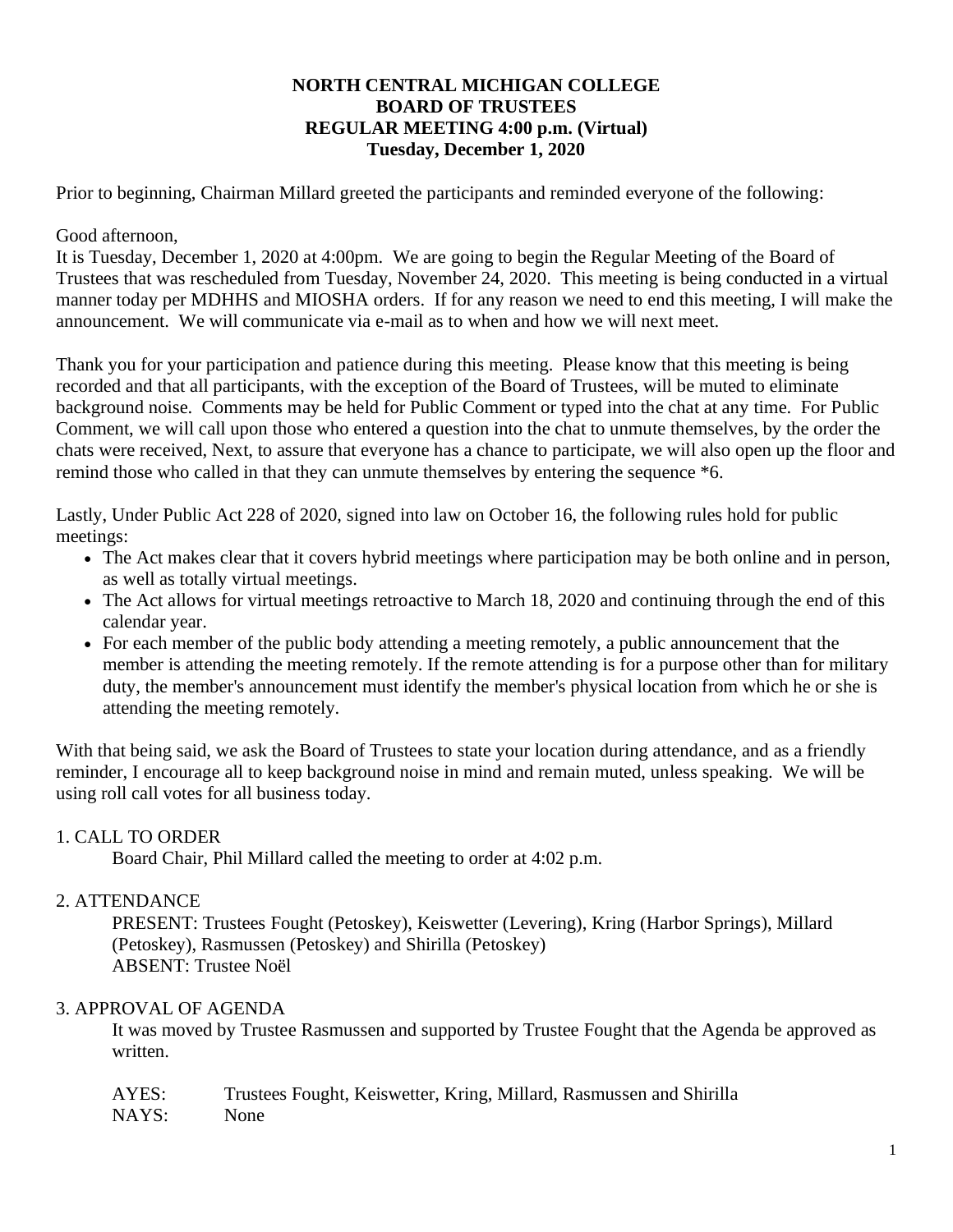### 4. APPROVAL OF MINUTES

It was moved by Trustee Rasmussen and supported by Trustee Fought that the Minutes of the October 27, 2020 Regular Meeting and the November 10, 2020 Special Meeting be approved.

AYES: Trustees Fought, Keiswetter, Kring, Millard, Rasmussen and Shirilla NAYS: None

### 5. COMMUNICATIONS

President Finley provided updates on the following:

a. Bob Charlton obituary & contribution to BRAC/LLL Club

On Nov. 1, 2020, the world lost an amazing man, as Robert W. (Bob) Charlton died. Bob served on the Blue-Ribbon Advisory Committee's Steering Committee. He was a key 'spark plug' in convening the group of visionary leaders that has come to provide counsel to North Central Michigan College and had his hand in our newly created Lifelong Learning Club. We are so fortunate for the time he dedicated to our College. To say that he will be missed is an understatement. Please keep him and his family in your thoughts and prayers.

b. PNR Article 2020-11-11 New Name for AD/CL Building Taken from the article written by Jillian Fellows:

*PETOSKEY — In a special board meeting on Tuesday, North Central Michigan College announced a new name for the administration classroom (AD/CL) building, which is currently undergoing extensive renovations.*

*The building will officially be known as the Borra Learning Center, named for Pier and Renee Borra in recognition of their lead gift to the college's Building Tomorrow Together campaign, following completion of the renovation.*

*"Pier and Renee Borra have been long standing supporters of the college, and most recently have provided the generous lead gift in support of the college's Building Tomorrow Together campaign," said trustee Dan Rasmussen. "This campaign will renovate the administration classroom building,*  invest in new campus technology and equipment as well as grow scholarships and other student *resources. In recognition of this exceptional gift to advance the work of the college and to create an enhanced facility for classroom instruction and student success, I move that the board of trustees approve the renaming of the admin classroom building to become the Borra Learning Center to take full effect at the completion of the renovation project."*

*The board unanimously approved the motion.*

### c. PNR Article 2020-11-16 High schools, colleges switch to remote learning Taken from the article written by Jillian Fellows:

*As part of the Michigan Department of Health and Human Services' latest emergency order, issued on Sunday, high schools and colleges will close for three weeks and switch to remote learning as state officials seek to limit spread of COVID-19.*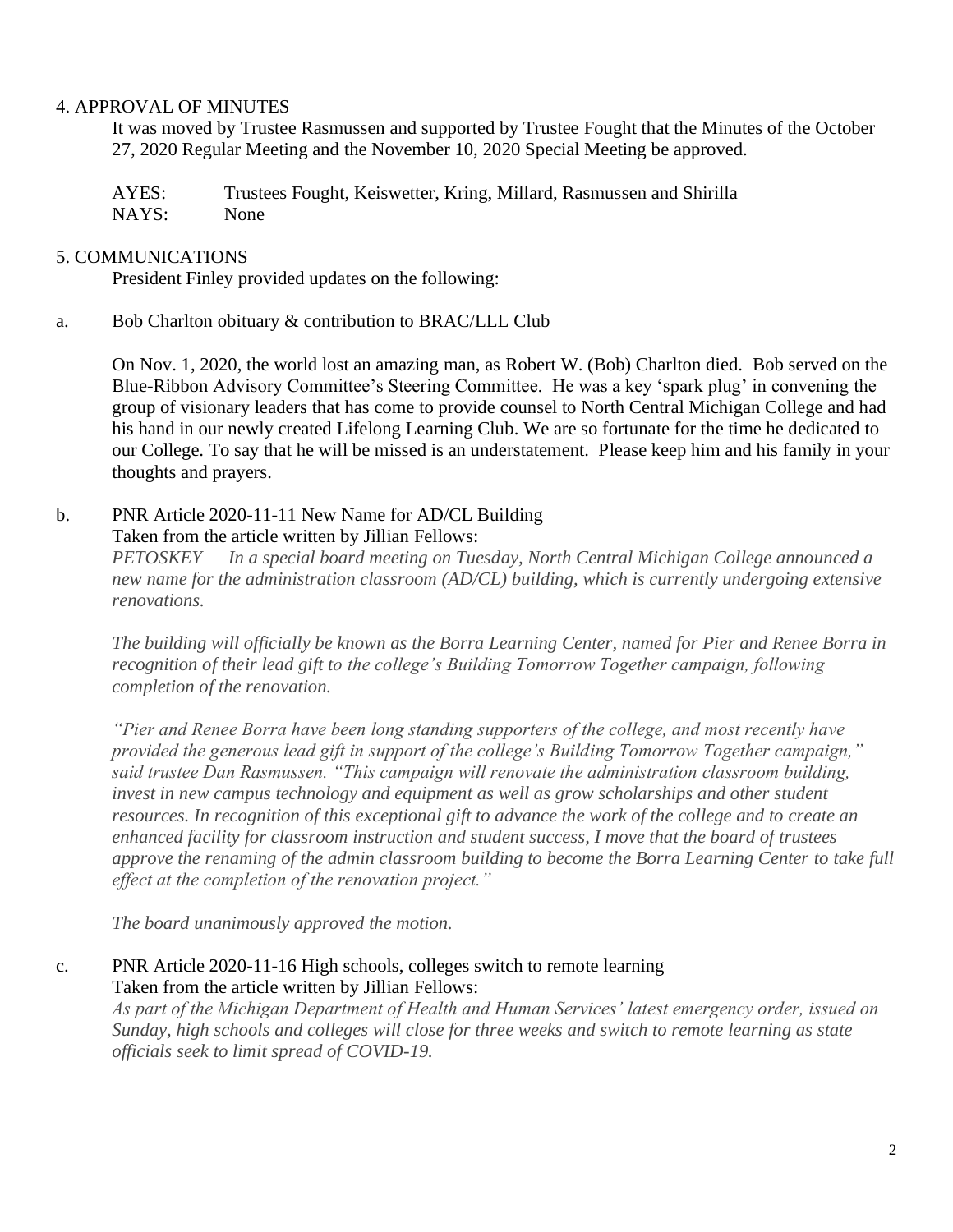*The school closure, which allows face-to-face instruction to continue for grades K-8, took effect on Wednesday, along with other closure directives related to bars and restaurants, casinos and movie theaters. The order is for a three-week period.*

*At North Central Michigan College in Petoskey, college president David Roland Finley said staff learned from the spring closure what worked well and are prepared for a shift to remote instruction on Wednesday.*

*"The good news is that I know that we're even better prepared for this possibility now than we were in the spring," he said. "The transition in the spring went remarkably well. I'm optimistic that that will be the case this fall as well."*

*Finley added that the state-mandated closure extends until Dec. 8, which would be near the colleges' scheduled final exams week. College officials will "play that by ear" to see if students can return to campus for their final exams or will remain online through the end of the semester.*

*"Students are amazingly resilient and adaptable, and our faculty are the same," Finley said. "So I'm confident we'll make the very best of it."*

*Although North Central Michigan College has only seen three COVID-19 cases on campus, Finley said it is "vitally important that we all pull together and do all that we can."*

*"I'll say thus far this semester, I've been really pleased with how well folks have responded," he said. "Here, we have had very few cases on campus. To date there have been only three on campus, 14 in total associated with staff and students, but the vast majority became symptomatic away from campus. We want to do all that we can, and will, to prevent the spread. I truly hope we can get back to face-toface learning just as soon as possible. We've demonstrated that it can be done safely and effectively."*

# d. PNR Article 2020-11-13 North Central introduces esports Taken from the article written by Jillian Fellows:

*PETOSKEY — North Central Michigan College will debut its third club sport this winter, and student athletes will not have to leave campus in order to compete.*

*Ashley Antonishen, athletic director for North Central, announced it is launching an esports team and is currently looking for both a coach and interested students to join the team.*

*"Esports is one of the fastest growing sports/activities/clubs at the collegiate level right now," Antonishen said. "Community colleges, four-year colleges, private, public, you name it, have been adding esports and seeing huge growth. What they thought would be a small little club has turned into a huge amount of members. It's just a testament to how much it's growing at the youth levels as well across our whole country."*

*Antonishen said that, prior to doing research into esports, she was skeptical that video games could be categorized as a sport.*

*"As I learned more, and now in this role have done a ton of research, all the things you see and you preach as a coach about what sport teaches — the teamwork, the relationship building, the problem solving, communication — all of those aspects are in esports because they are multi-player-level*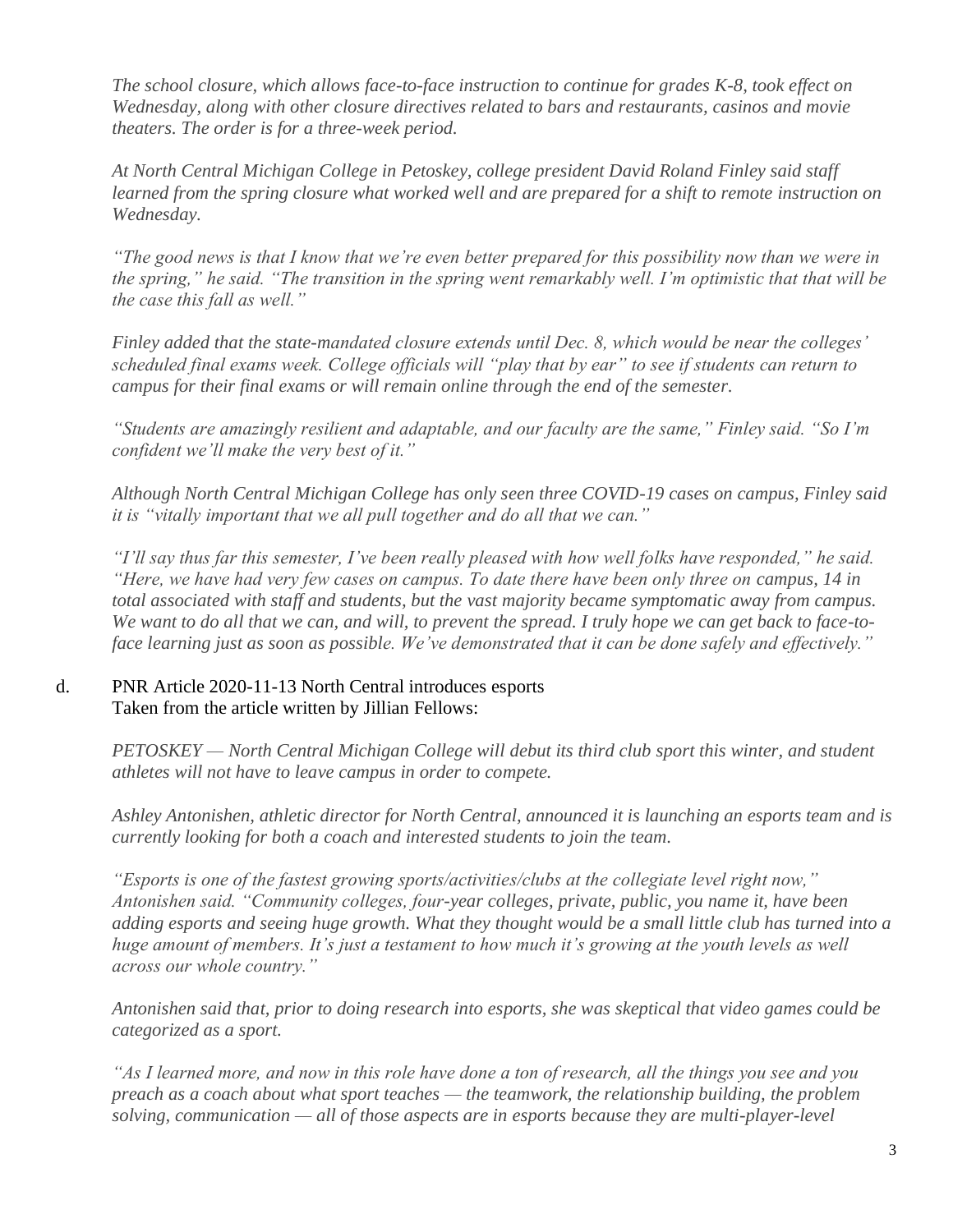*games," she said. "You're working at the same time in live action, just computer-based as your skill set and as your venue."*

*The college has purchased new equipment, including chairs, keyboards, computers and video cards, to outfit the new club. Antonishen also noted that the equipment can be used in academic classes as well, especially in the college's computer information systems program.*

*"So classes can be using this same technology through the day, benefiting them, and then practices and competitions are mostly late afternoon into evening so we're able to share the space and share the equipment," she said.*

*The esports team has just recently been announced, so Antonishen is still looking for students interested in joining. Those interested should email [aantonishen@ncmich.edu.](mailto:aantonishen@ncmich.edu)"I've spoken with some of our students who live in the residence hall who at this point have never competitively played games, have just mostly played recreationally, and they are kind of intrigued to come this winter and test it out a little more and see how they feel and see if they want to move into a more competitive realm," Antonishen said.*

### e. Health Ticket System – Adjunct Feedback

Thank you to Michele Andrews for sharing a compliment we received from one of our adjuncts that will be teaching an OL History section for us this coming winter. She teaches full time for another institution, so has F2F classes as well.

*"By the way, I really was impressed with the weekly Covid email from your president complete with a chart of cases week by week. I actually showed one of my colleagues the latest email and she was really impressed too. We do not have that kind of transparent and regular communication regarding Covid here and it's been a bit frustrating. We have a "dashboard" but it rarely seems accurate based on the number of cases just in my department alone from week to week. … Anyway just wanted to say I was very glad to see that weekly email, it's the way things should be done."*

# f. Egan Franks-Holzhausen's profile on "The Four" segment for 9&10 News

On November 10, 2020 Sarah Himes and Michelle Dunaway wrote: *In this 'Artist Profile', we meet an artist whose works are just as interesting as her full name. From her cartoon-like interpretations to her use of color, she finds inspiration wherever she goes. Full article can be seen online at 9&10 news, under "The Four".* 

#### 6. SCHEDULED PUBLIC COMMENT None.

# 7. FINANCIAL REPORT

Dr. Tom Zeidel, Interim Vice President for Finance & Facilities was asked by Trustee Fought to provide a financial report for October 2020. Tom certified that the financials from October 2020 are within the adopted tentative budget for 2020-21.

It was moved by Trustee Fought and supported by Trustee Keiswetter that the financial report and statement of bills be accepted as submitted.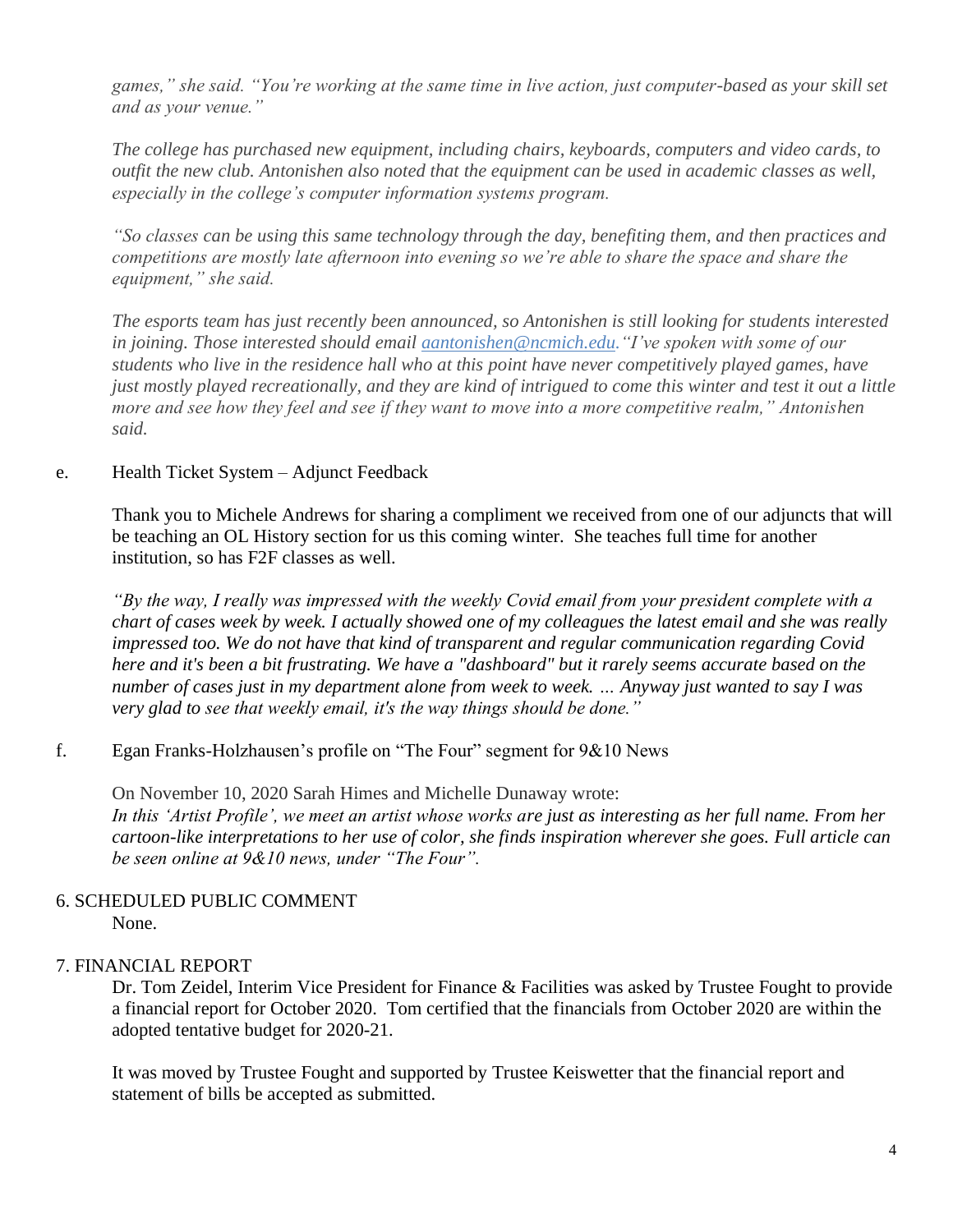| AYES: | Trustees Fought, Keiswetter, Kring, Millard, Rasmussen and Shirilla |
|-------|---------------------------------------------------------------------|
| NAYS: | None                                                                |

### 8. PRESIDENTS REPORT

President Finley shared the following updates:

a. Campus COVID-19 Updates

On Monday, November 16, 2020 a communication titled Campus COVID-19 Update Special Edition (MDHHS Emergency Order--More Info #1) went out to provide clarification to the implications of Sunday's Michigan Department of Health and Human Services (MDHHS) gatherings and face mask order.

*The purpose was to communicate what we knew to-date about how this order would affect North Central operations beginning Wednesday, November 18 through Tuesday, December 8.*

*All in-person classes, with the exception of EMS, nursing, and allied health, were moved to remote instructional methods. Instructors in exempted disciplines were asked to contact students regarding how the next three weeks would go. All instructors retained access to their offices during this threeweek period. The handling of final exams is yet to be determined.*

*In compliance with 2.c.2. of the order that allows for gatherings between an employee and a customer for the purpose of receiving services, Gaylord and Cheboygan offices will remain open by appointment to handle any student needs. Also open by appointment will be the library and student services, including advising and LSS. The foundation will remain open for scheduled appointments, and SCRC staff for individual exercise patrons using the college's fitness facilities.*

*Because 3.b.1. of the order allows for students to gather at food service operations in college cafeterias, as long as they observe safe social distancing protocols, the Iron Horse Café will be operational. Our residence hall will remain open to serve our students who call NCMC home and choose to stay.*

*In compliance with MIOSHA Executive Rule 5(8), we begin with the assumption that each employee will work remotely. However, this is not a blanket stay-at-home action like in the spring; therefore, it leaves open on-site work that cannot be feasibly performed from home. We are in the process of fulfilling the MIOSHA requirement that an analysis be conducted, and a written policy be created that demonstrates the infeasibility of remote work for various positions. Once complete, this policy will be part of the college's COVID-19 preparedness and response planning documents. Supervisors will inform employees of their ability to work remotely or the need to stay on-site to perform work activities.*

*North Central's mission is to provide exceptional, accessible, relevant higher education of and for the community, which includes the many support services our capable staff provide to our students daily. We are providing an important service – a critical service – to educate members of our community. To date, we all have been doing an admirable job of remaining safe.* 

*We must continue our efforts to serve current students and do the same for the students arriving in 2021 and beyond. Key admission and marketing staff members shall remain engaged in their efforts to attract students to North Central by continuing their work here on campus.*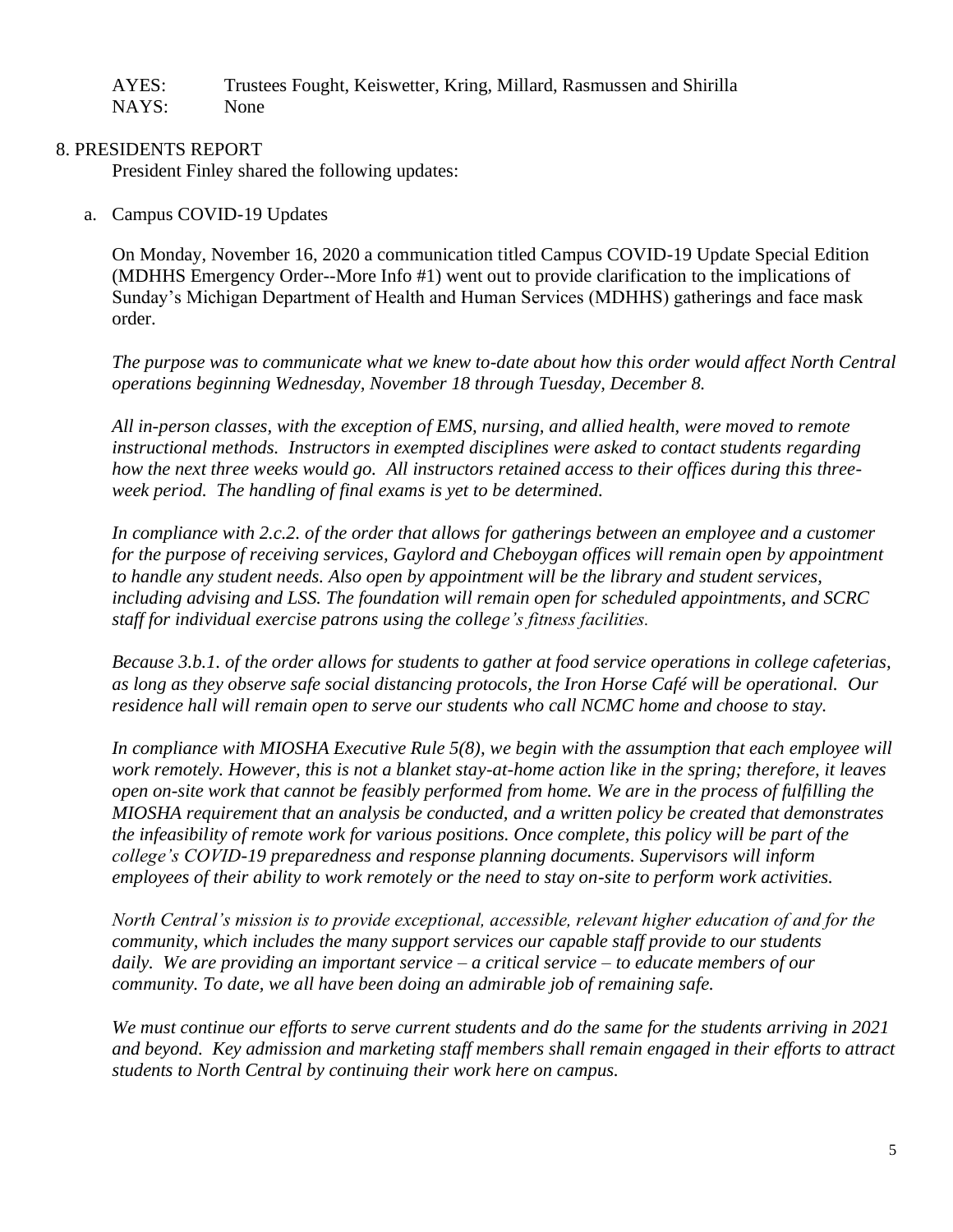*We understand that the current order was put in place to moderate disease spread and promote public health by restricting unsafe gatherings. The college protocols that have been put in place so far have protected our employees from much of the COVID -19 virus spread. Our data to date points to the fact that our employees are safe when they follow protocols that the college has implemented. The safety of our college employees, students, guests, and community is the college's highest priority. Your efforts to minimize the risk of COVID-19 infection, both on and off campus, are greatly appreciated. Thank you.*

#### b. AD/CL Building Renovation

On September 8, the AD/CL Building was opened to the campus community from the outside in, while the middle remains under construction. This approach enabled many existing classrooms and a few which were renovated to be used for the Fall 2020 semester. The Foundation move into the AD/CL Building the week of November 2. Next to follow will be the First Stop a few between Thanksgiving and Christmas. It's planned that the Business Office will move in late January once Winter Semester is underway. It is planned that passage through the middle of the building will reopen prior to the year-end holidays, which will complete Phase I of the project. Phase II construction (the Addition) will continue thru April 2021.

c. Health Care Benefits – switching from Priority Health to BCBS

The Health Care Benefits Advisory Committee met to review and recommend health care insurance plans identified by the College's employee benefit consultant. The committees goal is to provide, high quality, comprehensive group insurance coverage to College employees in balance with annual rising costs of health care insurance coverages.

This committee consists of ten employees, it represents all groups on campus and consists of employees at all levels of the organization.

After reviewing, the committee recommended switching from Priority Health insurance to Blue Cross Blue Shield. This shift minimized the employee contribution the first year, and it locks into a smaller contribution for the second year.

d. Veterans Breakfast

This year's Veteran's Event had a very different look and feel due to executive order restrictions. However, I must say to all involved, efforts to make this event come together during a pandemic, and then to have to switch course at the last minute when our Iron Horse Café closed due to COVID were commendable.

A special thanks to Dallas for the great job he did with the Channel 7&4 interview which spoke to the modified format.

Thanks to all who pulled together to make this year's Veteran's Day Breakfast memorable. We can't thank our Veteran's enough for all they have done, and continue to do for our country's freedom, and this is the least we can do to show our support.

This event is a good reminder of our ability to come together on campus, to 'pivot' quickly, and adapt during times of uncertainty. Our ability to do just that, provided breakfast for 39 veterans that day, and I couldn't be prouder of the work we do here.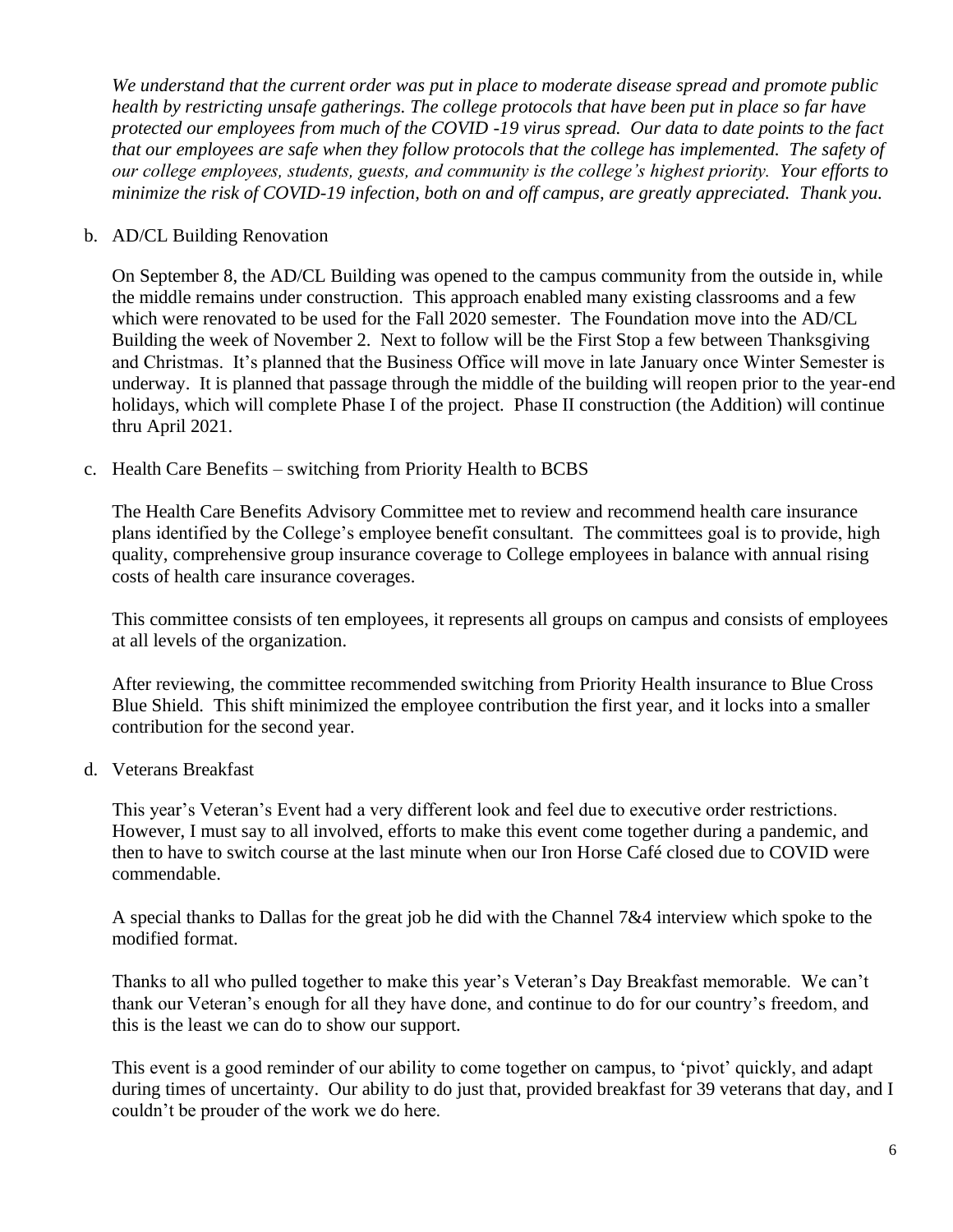"On behalf of the Board of Trustees and our campus community, "Thank You to all of our Veterans out there."

e. Carrie Tebeau, had her article, "Wine Tasting for Synesthetes," published

Dr. Sara Glasgow, Dean of Liberal Arts shares:

*Please join me in congratulating Carrie Tebeau, as she has had her article, "Wine Tasting for Synesthetes," accepted for publication by Writing on the Edge. (Carrie informs me that the title will be updated from the one appearing in the attached draft). Writing on the Edge is a publication put out by UC Davis, and they will be including Carrie's piece in the upcoming Fall 2020 issue.*

*Way to go, Carrie!*

f. Dr. Bill Marsh, published a book, *Do You Believe? A Meditation on Faith*

On Thursday, November 19, 2020 Dr. Sara Glasgow, Dean of Liberal Arts shared: *There's so many cool things happening in the division right now! Please join me in congratulating another Liberal Arts faculty member, Dr. Bill Marsh, who teaches Philosophy for North Central. Dr. Marsh shared that he has recently published a book, Do You Believe? A Meditation on Faith, and also recently gave an invited presentation on "Religious Perspectives on Humanism" for the Unitarian Universalist Church of Palatine, IL (November 2020).*

*There is so much talent amongst our faculty and staff, and it is wonderful to be able to celebrate and share out the good news. Congratulations, Dr. Marsh!*

# 9. COMMITTEE REPORTS

# a. Bylaws & Policy

Policy #417 Snow Days

The College has had a snow policy in place for a number of years. The proposed policy change, which was included in the board packet, makes a revision in the options available to College employees in the situation where an employee is snowbound even though the College is in session. The change is to make the policy consistent with actual practice, which permits an employee to take a vacation or personal day if snowbound when the College is in session.

It was motioned by Trustee Fought and supported by Trustee Rasmussen that the snow policy, policy #417, revised to permit an employee to take a vacation or personal day when snowbound while the College is in session.

AYES: Trustees Fought, Keiswetter, Kring, Millard, Rasmussen and Shirilla NAYS: None

Policy #109 Service Fees Beginning 2020-21 the College changed its Registration Fee to a Service Fee.

Effective September 2020, the start of the 2020-2021 school year, the College charges a Service Fee. The Service Fee replaced the Registration Fee and will be established annually as a part of the annual budgeting process.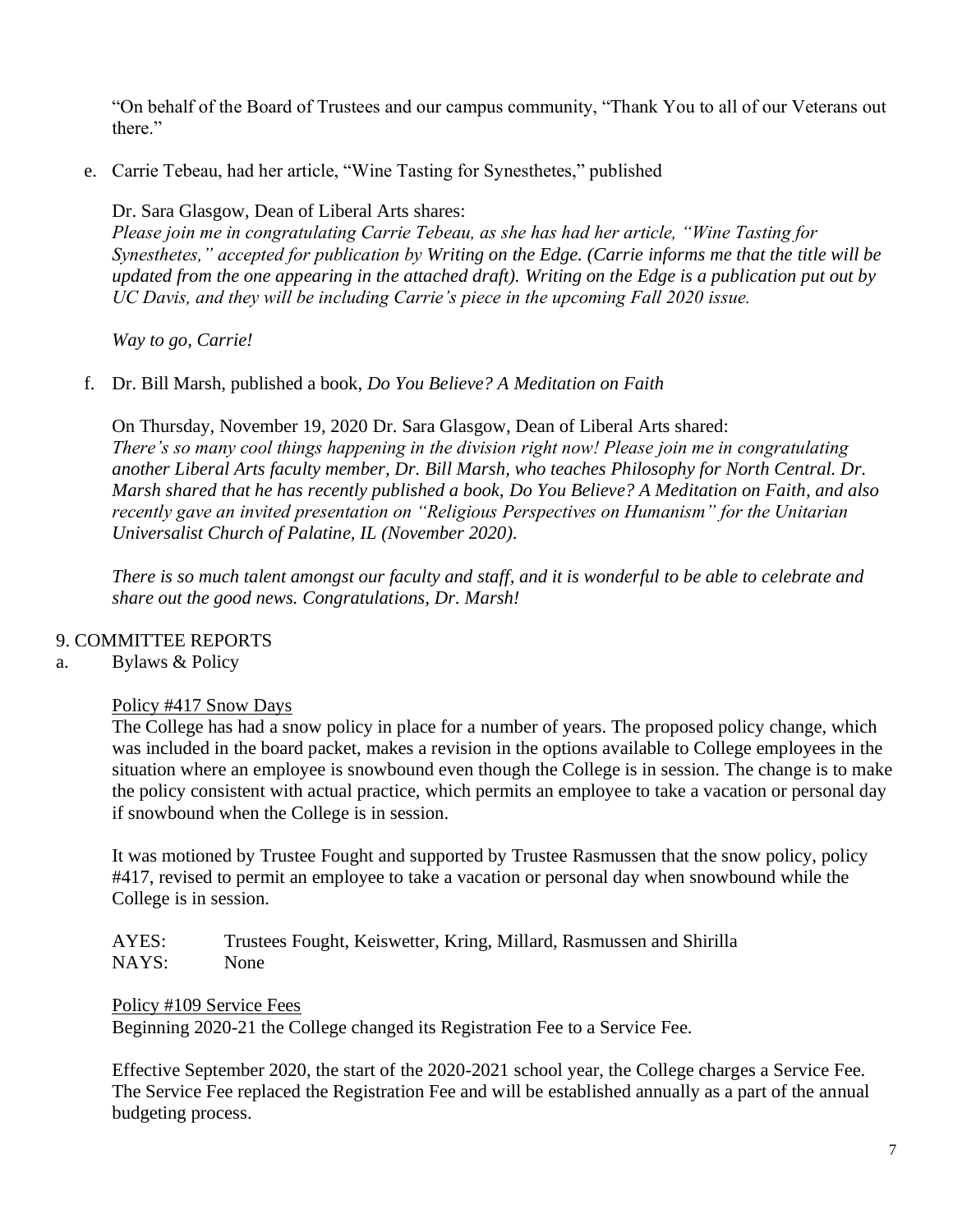It was motioned by Trustee Fought and Supported by Trustee Rasmussen that Board Policy 109 Service Fees revisions be accepted.

AYES: Trustees Fought, Keiswetter, Kring, Millard, Rasmussen and Shirilla NAYS: None

### Policy #425 Remote Work

In response to State of Michigan orders, rules, and guidelines related to the COVID-19 public health emergency, the College's Remote Work Policy #425 was developed.

This policy is paraphrased as follows. The College will promote remote work to the extent that such work can be completed in a feasible manner to meet a temporary need. Remote work, however, is not feasible for all positions or employees. Employees may work remotely on a continuous or intermittent basis depending on feasibility at the discretion of the College. Not all roles are suited to remote work because, for example, they require hands-on work or use of onsite resources. Employees' remote work feasibility has been or will be assessed by the College. Such assessment has been or will be documented on the College's Remote Work Determination Spreadsheet. After the College assesses a position's or an employee's responsibilities and duties, the affected employees will be informed whether and on what schedule they will be required to work in-person and/or remotely. All remote work must receive prior approval from the College's Human Resources Department or other designated persons, as appropriate.

It was motioned by Trustee Rasmussen and Supported by Trustee Keiswetter that Board Policy 425 Remote Work be effective immediately.

AYES: Trustees Fought, Keiswetter, Kring, Millard, Rasmussen and Shirilla NAYS: None

b. Foundation

Chelsea Platte, Executive Director of the Foundation provided a Quarterly Update Presentation.

#### 10. OLD BUSINESS

None.

# 11. NEW BUSINESS

Trustee Millard clarified that an Organizational Meeting would be held in January 2021. During this meeting, officers are elected and a schedule of future meetings is established. Chairman Millard explained that an ad-hoc nominating committee is needed to help coordinate the nomination process and to provide a proposed slate of officers to be reviewed in the January meeting.

Trustee Millard motioned that Personnel Committee Chairman, Trustee Shirilla and Trustee Rasmussen be appointed to serve on this committee. The motion was moved by Trustee Fought and supported by Trustee Rasmussen.

#### 12. STUDENT SUCCESS

a. Sharon Williams